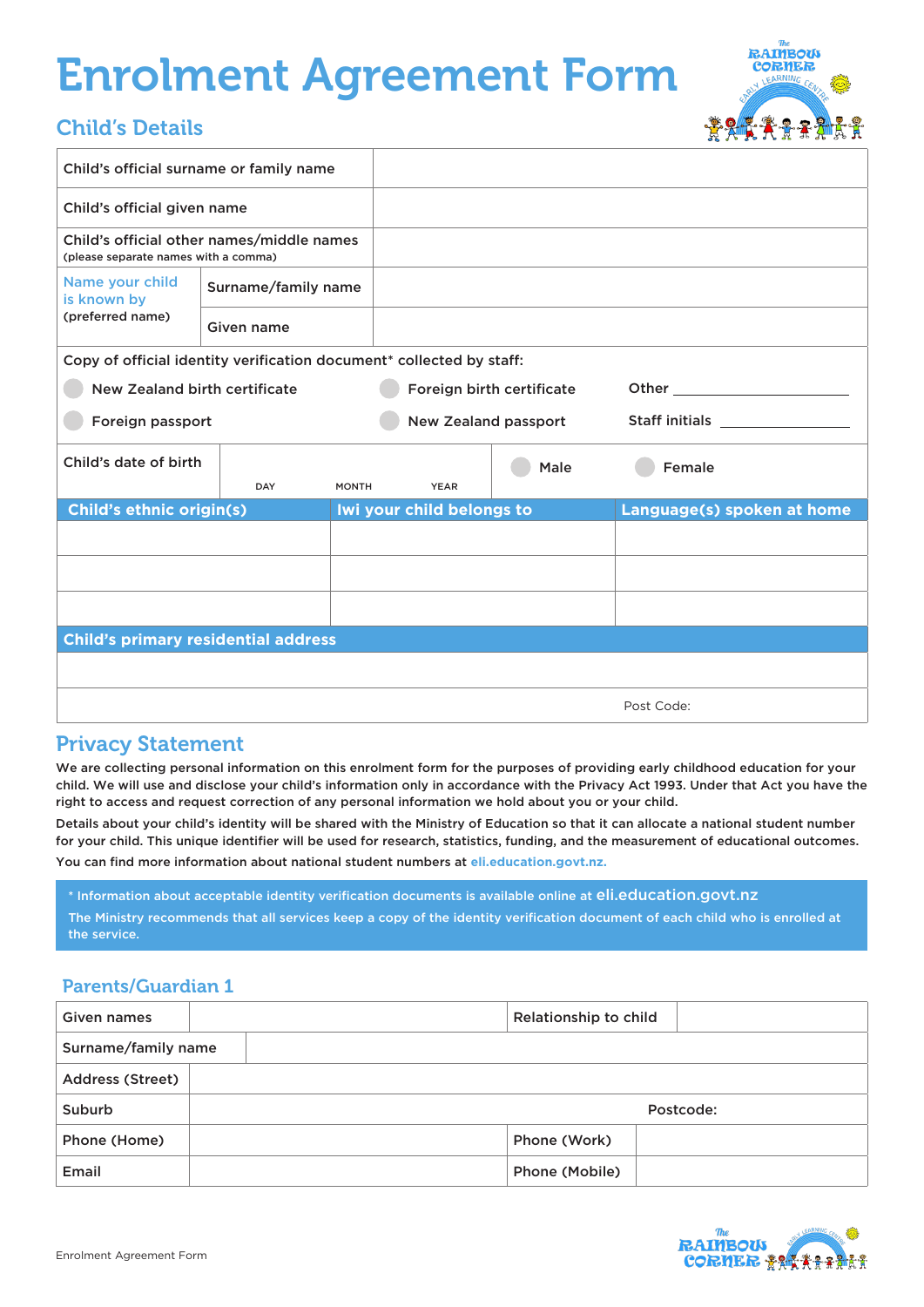#### Parents/Guardian 2

| Given names             | Relationship to child |  |  |  |
|-------------------------|-----------------------|--|--|--|
| Surname/family name     |                       |  |  |  |
| <b>Address (Street)</b> |                       |  |  |  |
| Suburb                  | Postcode:             |  |  |  |
| Phone (Home)            | Phone (Work)          |  |  |  |
| Email                   | Phone (Mobile)        |  |  |  |

| Additional person(s) who can pick up your child |                       |              |               |                       |  |  |
|-------------------------------------------------|-----------------------|--------------|---------------|-----------------------|--|--|
| Given names                                     | Relationship to child |              |               |                       |  |  |
|                                                 | Surname/family name   |              |               |                       |  |  |
| <b>Address</b>                                  |                       |              |               |                       |  |  |
| Phone (Home)                                    |                       | Phone (Work) |               |                       |  |  |
| Email                                           |                       |              | Mobile        |                       |  |  |
|                                                 |                       |              |               |                       |  |  |
| Given names                                     |                       |              |               | Relationship to child |  |  |
| Surname/family name                             |                       |              |               |                       |  |  |
| <b>Address</b>                                  |                       |              |               |                       |  |  |
| Phone (Home)                                    |                       | Phone (Work) |               |                       |  |  |
| Email                                           |                       |              | <b>Mobile</b> |                       |  |  |

| Additional emergency contacts (also able to pick up your child) |              |  |                       |  |  |
|-----------------------------------------------------------------|--------------|--|-----------------------|--|--|
| Given names                                                     |              |  | Relationship to child |  |  |
| Surname/family name                                             |              |  |                       |  |  |
| <b>Address</b>                                                  |              |  |                       |  |  |
| Phone (Home)                                                    | Phone (Work) |  |                       |  |  |
| Email                                                           |              |  | Mobile                |  |  |
|                                                                 |              |  |                       |  |  |
| Relationship to child<br><b>Given names</b>                     |              |  |                       |  |  |
| Surname/family name                                             |              |  |                       |  |  |
|                                                                 |              |  |                       |  |  |

| <b>Address</b> |              |        |  |
|----------------|--------------|--------|--|
| Phone (Home)   | Phone (Work) |        |  |
| Email          |              | Mobile |  |

#### Custodial Statement

|                                                                                                                    | Are there any custodial arrangements concerning your child? |      |  |  |  |
|--------------------------------------------------------------------------------------------------------------------|-------------------------------------------------------------|------|--|--|--|
| If YES, please give details of any custodial arrangements or court orders (a copy of any court order is required). |                                                             |      |  |  |  |
|                                                                                                                    |                                                             |      |  |  |  |
|                                                                                                                    | Person/s who cannot pick up your child                      |      |  |  |  |
| <b>Name</b>                                                                                                        |                                                             | Name |  |  |  |

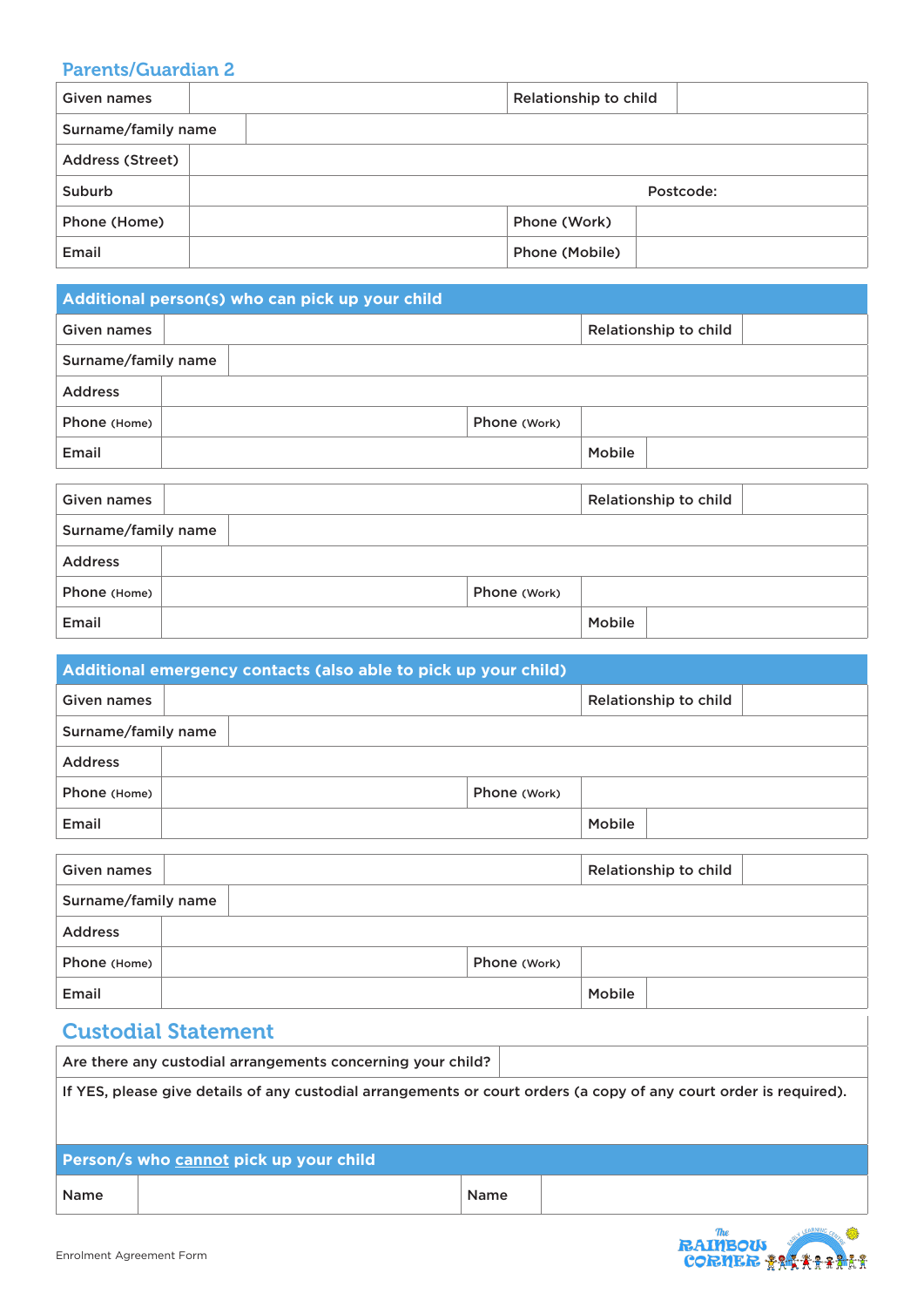#### Child's Doctor

| Name                  |        |
|-----------------------|--------|
| Phone                 | Mobile |
| <b>Medical Centre</b> |        |

| <b>Health</b>      | <b>Tick One</b>                                                                                    |           |
|--------------------|----------------------------------------------------------------------------------------------------|-----------|
| Illness/allergies: | Is your child up-to-date with immunisations?<br>(please provide verification of all immunisations) | No<br>Yes |
|                    | For staff - Immunisation records sighted and<br>details recorded                                   | No<br>Yes |
|                    | Vision and hearing test consent                                                                    | Yes<br>No |
|                    | Dental checks consent                                                                              | No<br>Yes |

# Medicine

| <b>Category (i) Medicines</b>                                                                                                                                                                                                        |
|--------------------------------------------------------------------------------------------------------------------------------------------------------------------------------------------------------------------------------------|
| A category (i) medicine is a non-prescription preparation (such as arnica cream, antiseptic liquid, insect bite<br>treatment) that is not ingested, used for the 'first aid' treatment of minor injuries and provided by the service |
| and kept in the first aid cabinet.                                                                                                                                                                                                   |

Note: The service must provide specific information about the category (i) preparations that will be used.

| Do you approve category (i) medicines to be used on your child?                             |  |      | Yes | <b>No</b> |  |  |
|---------------------------------------------------------------------------------------------|--|------|-----|-----------|--|--|
| Name/s of specific category (i) medicines that can be used on my child, provided by service |  |      |     |           |  |  |
| Arnica cream                                                                                |  |      |     |           |  |  |
|                                                                                             |  |      |     |           |  |  |
| Parent/Guardian Signature                                                                   |  | Date |     |           |  |  |

#### **Category (ii) Medicines**

Category (ii) medicines are prescription (such as antibiotics, eye/ear drops etc) or non-prescription (such as paracetamol liquid, cough syrup etc) medicine that is used for a specific period of time to treat a specific condition or symptom, provided by a parent for the use of that child only or, in relation to Rongoa Māori (Māori plant medicines), that is prepared by other adults at the service.

I acknowledge that written authority from a parent is to be given at the beginning of each day a category (ii) medicine is to be administered, detailing what (name of medicine), how (method and dose), and when (time or specific symptoms/circumstances) medicine is to be given.

Parent/Guardian Signature 2012 12:00 12:00 12:00 12:00 12:00 12:00 12:00 12:00 12:00 12:00 12:00 12:00 12:00 1

| Date |
|------|
|      |

#### **Category (iii) Medicines**

Enrolment Agreement Form

| To be filled in if your child requires medication as part of an individual health plan, for example for an on-going<br>condition such as asthma or eczema etc and is for the use of that child only. |  |                 |            |    |  |
|------------------------------------------------------------------------------------------------------------------------------------------------------------------------------------------------------|--|-----------------|------------|----|--|
| For staff - Individual health plan sighted and a copy taken:                                                                                                                                         |  | <b>Tick One</b> | <b>Yes</b> | No |  |
| Name of medicine                                                                                                                                                                                     |  |                 |            |    |  |
| Method and dose of medicine                                                                                                                                                                          |  |                 |            |    |  |
| When does the medicine need to be taken: (State time or specific symptoms)                                                                                                                           |  |                 |            |    |  |
|                                                                                                                                                                                                      |  |                 |            |    |  |
| Parent/Guardian Signature                                                                                                                                                                            |  |                 | Date       |    |  |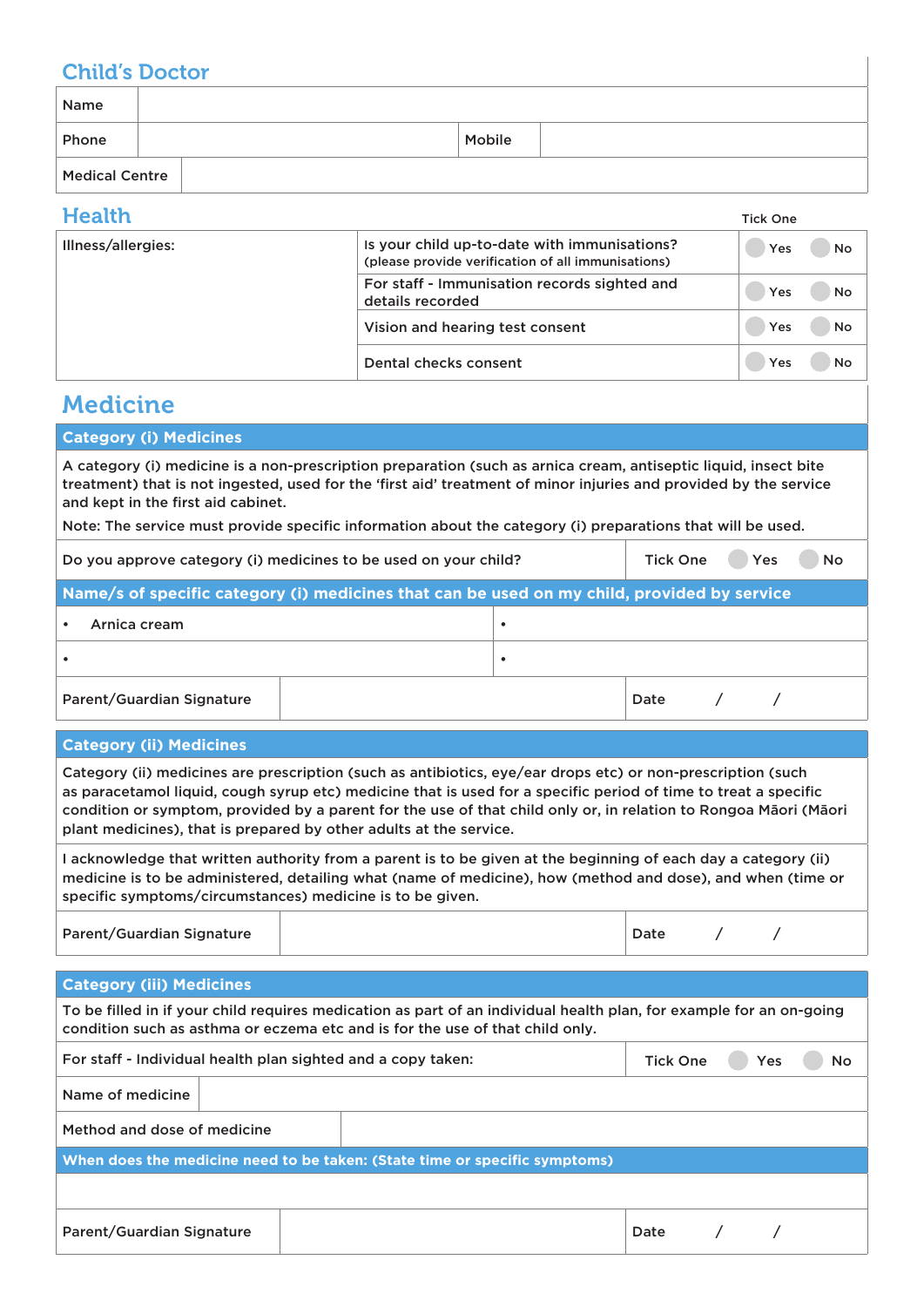# Enrolment Details

| <b>Date of Enrolment</b> | Date of Entry | Date of Exit |
|--------------------------|---------------|--------------|
|                          |               |              |

| Please Note: 20 Hours ECE is for up to six hours per day, up to 20 hours per week and there<br>must be no compulsory fees when a child is receiving 20 Hours ECE funding. |        |         |           |          |        |                    |  |
|---------------------------------------------------------------------------------------------------------------------------------------------------------------------------|--------|---------|-----------|----------|--------|--------------------|--|
| <b>DAYS ENROLLED</b>                                                                                                                                                      | Monday | Tuesday | Wednesday | Thursday | Friday | <b>Total Hours</b> |  |
| <b>Times Enrolled</b>                                                                                                                                                     |        |         |           |          |        |                    |  |
| For 20 Hours ECE fill out boxes below with the hours attested e.g. 6 hours                                                                                                |        |         |           |          |        |                    |  |
| Day                                                                                                                                                                       | Monday | Tuesday | Wednesday | Thursday | Friday | <b>Total Hours</b> |  |
| 20 Hours ECE<br>at this service                                                                                                                                           |        |         |           |          |        |                    |  |
| 20 Hours ECE<br>at another service                                                                                                                                        |        |         |           |          |        |                    |  |
| Parent/Guardian Signature                                                                                                                                                 |        |         |           |          | Date   |                    |  |

#### 20 Hours ECE Attestation

| Is your child receiving 20 hours ECE for up to six hours per day, 20 hours<br>per week at this service? | Tick One Yes No |
|---------------------------------------------------------------------------------------------------------|-----------------|
| Is your child receiving 20 Hours ECE at any other services?                                             | Tick One Yes No |
|                                                                                                         |                 |

If yes to either or both of the above, please sign to confirm that:

- Your child does not receive more than 20 hours of 20 Hours ECE per week across all services.
- You authorise the Ministry of Education to make enquiries regarding the information provided in the Enrolment Agreement Form, if deemed necessary and to the extent necessary to make decisions about your child's eligibility for 20 Hours ECE
- You consent to the early childhood education service providing relevant information to the Ministry of Education, and to other early childhood education services your child is enrolled at, about the information contained in this box.

Parent/Guardian Signature and Date and Date and Date and Date and Date and Date and Date and Date and Date and D

#### Dual Enrolment Declaration

| I hereby declare that my child is/is not enrolled at another early childhood institution at the same times that<br>he/she is enrolled at The Rainbow Corner Early Learning Centre. |  |      |  |  |  |
|------------------------------------------------------------------------------------------------------------------------------------------------------------------------------------|--|------|--|--|--|
| Parent/Guardian Signature                                                                                                                                                          |  | Date |  |  |  |

## Statutory Holidays/Term Breaks

This enrolment agreement is inclusive of school term breaks

The Rainbow Corner Early Learning Centre is closed on the following public holidays if they fall on a weekday. In the event that the statutory holiday falls on a weekend and celebrated on Monday, the Centre will remain closed on that Monday.

| New Year's Day           | <b>Good Fridav</b> | • Queen's Birthday | <b>Boxing Day</b>      |
|--------------------------|--------------------|--------------------|------------------------|
| Day after New Year's Day | Easter Monday      | Labour Dav         | Auckland               |
| Waitangi Day             | ANZAC Day          | • Christmas Dav    | <b>Anniversary Day</b> |

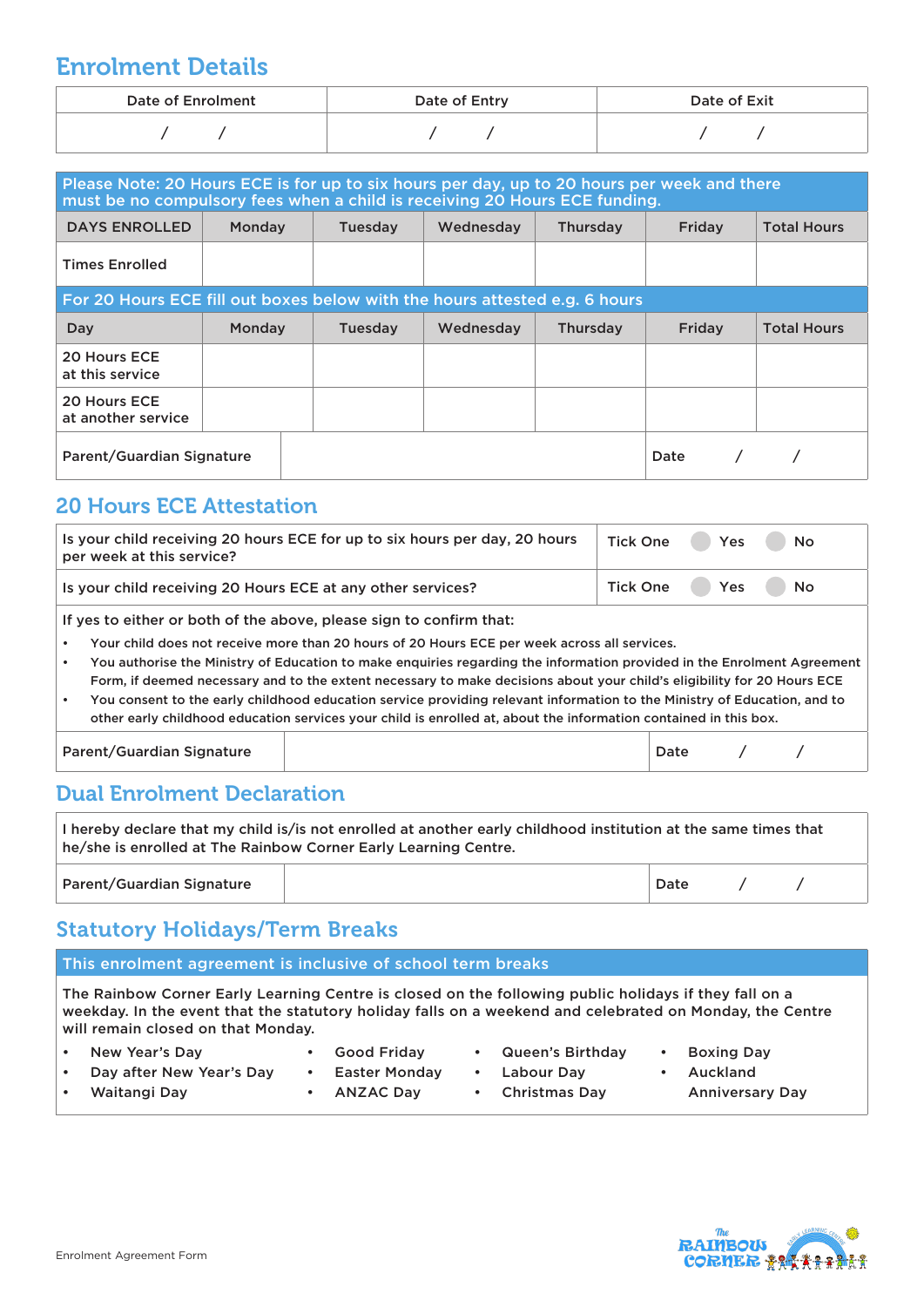#### This enrolment cannot be processed until all sections are signed and completed

#### **Policy Statement**

The Rainbow Corner Early Learning Centre has a number of policies that set out the procedures that are in place for the care and education of the children who attend. We strongly urge you to read these. The signing of this enrolment agreement form indicates that you will abide by the policies of this service, and understand how you can have input to policy review.

#### **Parent Information Book**

Please ensure you have read the information in the parent handbook as it covers such things as fee details, subsidies that are available to you and ways in which we can help you and your child settle into the service.

#### **Privacy Statement**

All personal information on your child will be kept securely and remain confidential.

### Parent Declaration

| I declare that all the above information is true and correct to the best of my knowledge. |  |      |  |  |  |
|-------------------------------------------------------------------------------------------|--|------|--|--|--|
| Parent/Guardian Signature                                                                 |  | Date |  |  |  |

# Service Declaration

On behalf of The Rainbow Corner Early Learning Centre, I declare that this form has been checked and all relevant sections have been completed.

| <b>Service Provider Signature</b> | Date |  |
|-----------------------------------|------|--|
|                                   |      |  |

| <b>Centre Use Only</b>                                                                                                            |                                                          |                                        | <b>Mode of Payment</b>                                        |                              |  |
|-----------------------------------------------------------------------------------------------------------------------------------|----------------------------------------------------------|----------------------------------------|---------------------------------------------------------------|------------------------------|--|
| Birth Certificate sighted and copy taken<br>Immunisation certificate sighted and copy taken<br>Court order sighted and copy taken |                                                          |                                        | <b>Automatic payment</b><br><b>EFTPOS</b><br>Internet banking |                              |  |
| <b>Fees</b>                                                                                                                       |                                                          |                                        |                                                               |                              |  |
| Work and Income Subsidy<br><b>Sibling Rate</b><br><b>Staff Rate</b>                                                               | <b>No</b><br>Yes<br><b>Yes</b><br><b>No</b><br>Yes<br>No | 20 Free ECE hours<br>Weekly fees total | One week fees payable in advance                              | Yes<br><b>No</b><br>\$<br>\$ |  |

# Change of Days/Times of Enrolment

| <b>Effective Date of Change:</b>   |                                       |         |           |          |        |                    |  |  |
|------------------------------------|---------------------------------------|---------|-----------|----------|--------|--------------------|--|--|
| <b>DAYS ENROLLED</b>               | Monday                                | Tuesday | Wednesday | Thursday | Friday | <b>Total Hours</b> |  |  |
| <b>Times Enrolled</b>              |                                       |         |           |          |        |                    |  |  |
|                                    | For 20 Hours ECE fill out boxes below |         |           |          |        |                    |  |  |
| <b>Day</b>                         | Monday                                | Tuesday | Wednesday | Thursday | Friday | <b>Total Hours</b> |  |  |
| 20 Hours ECE<br>at this service    |                                       |         |           |          |        |                    |  |  |
| 20 Hours ECE<br>at another service |                                       |         |           |          |        |                    |  |  |
| Parent/Guardian Signature          |                                       |         |           |          | Date   |                    |  |  |